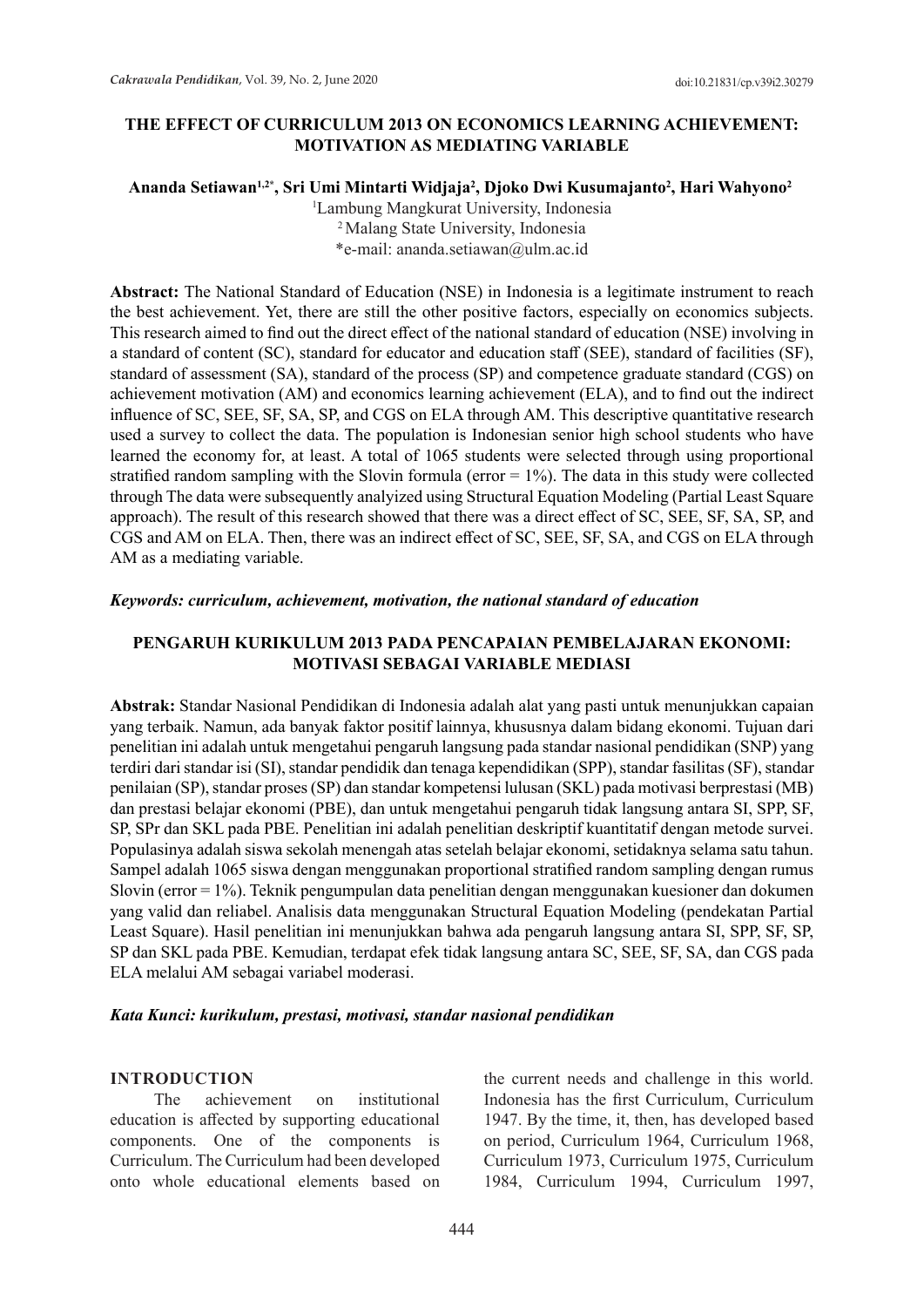Curriculum 2004, Curriculum 2006, Curriculum 2013, Curriculum 2013 (revision) and until national Curriculum.

In the implementation, however, some curricula were applied based on the school authority and stuff. One of the curricula temporarily used is Curriculum 13 (K-13). The Curriculum itself began as a Latin word currere, which means the yard of a race. Saylor & Alexander (1974) stated that curriculum broadly defines as a reflection of assessing volume about assessment property. This definition also affects how the curriculum will be playable and profitable. Ornstein & Hunkins (2013) said that the Curriculum is a confusing, difficult, and fragment study to understand. The curriculum involves the whole stakeholder, of course, teachers and students, in line with this theory. Shawer (2017) explained that the Curriculum is altogether creating corporately a good person, both teacher and student.

Besides of Bussmaker, Trokanas & Franjo (2017) said that knowledge needed in the curriculum is very large for teachers to maintain gradually a developed Curriculum. Then, according to Moss & Harvie (2015), the definition of classic curriculum is also for principle, students, and policymakers. Law number 20 in 2003 about the National Education System (ES) and Rule of Indonesia Government no. 19 in 2005 about the National Standard of Education (NSE) explained that curriculum is a set of plans and a set of purpose, content, teaching materials, and the method as a basic guideline of learning to reach the goal of education. Then, curriculum raises issues concerning students of control and power over the learning process, that conditions will give achievement and enjoyment of learning for students (Hopkins, 2008; Robinson & Fieldling, 2010; Robinson, 2014; Hargreaves, 2017; Manyukhina & Wyse, 2019).

Short (1987) stated that curriculum scope is policymaking, development, evaluation, change, decision making, activity or study field, and form and investigation language. According to Hargreaves & Moore (2000) described that many theoretical discussions about curriculum have been separated from practical in the class, and many practical discussions about curriculum rarely consider the theoretical connection. The Curriculum 2013 (K-13) is the one based on competence designed to anticipate what people

need in this 21st century. K-13 aims to create creative effective productive people by attitude, skill, and knowledge (Mulyasa, 2014).

Similarly, the objective of K-13 is to prepare Indonesian in order to be better ones who have a good belief, and become productive, creative, innovative, effective and afford to contribute what they can do in social, national and statue life, and in civilization (Ministry of Education Law No.70 Year 2013). Hosnan (2016) said that scientific learning is instead of 5 steps, observing, questioning, associating, experimenting, and networking. There are schools that have not yet provided counseling guidance services.

A few problems found in research field namely education has not provided maximum academic service, school ventilation systems have not been functioning optimally, textbook needs are incomplete, there are students who do not have a high level of confidence, there are students who are not responsible for their learning duties, teacher Unpreparedness employs an interactive learning method that is required in K-13 and low motivation for achieving students.

Standard of content (SC) is a criterion about learning material and competency level to reach a minimum standard of competence on one level and type (Mulyasa, 2014). Standard of the process (SP) is a criterion about organizing the learning in education to reach that standard itself. Competence graduate standard (CGS) is a criterion about qualification on students' ability to pass the minimum standard, instead of, affective, cognitive, and psychomotor. Standard of educator and education staff (SEE) is a criterion about positional educational level, both worth on mental, and education on one level. Standard of the facility (SF) is a criterion on the place to study, to the sport, the library, the worship place, laboratory, the place to play, and supporting things to espouse to the learning process (Mulyasa, 2014). Then, the facility of education as like online facility and offline facility or blended learning, facility of education is very important to improve the learning outcome of Senior High School Students (Sari & Setiawan, 2018).

Education financing standard (EFS) is a criterion about component and operational cost in education in one year. Standard of assessment (SA) is a criterion about the mechanism, procedure, and instrument to assess the students'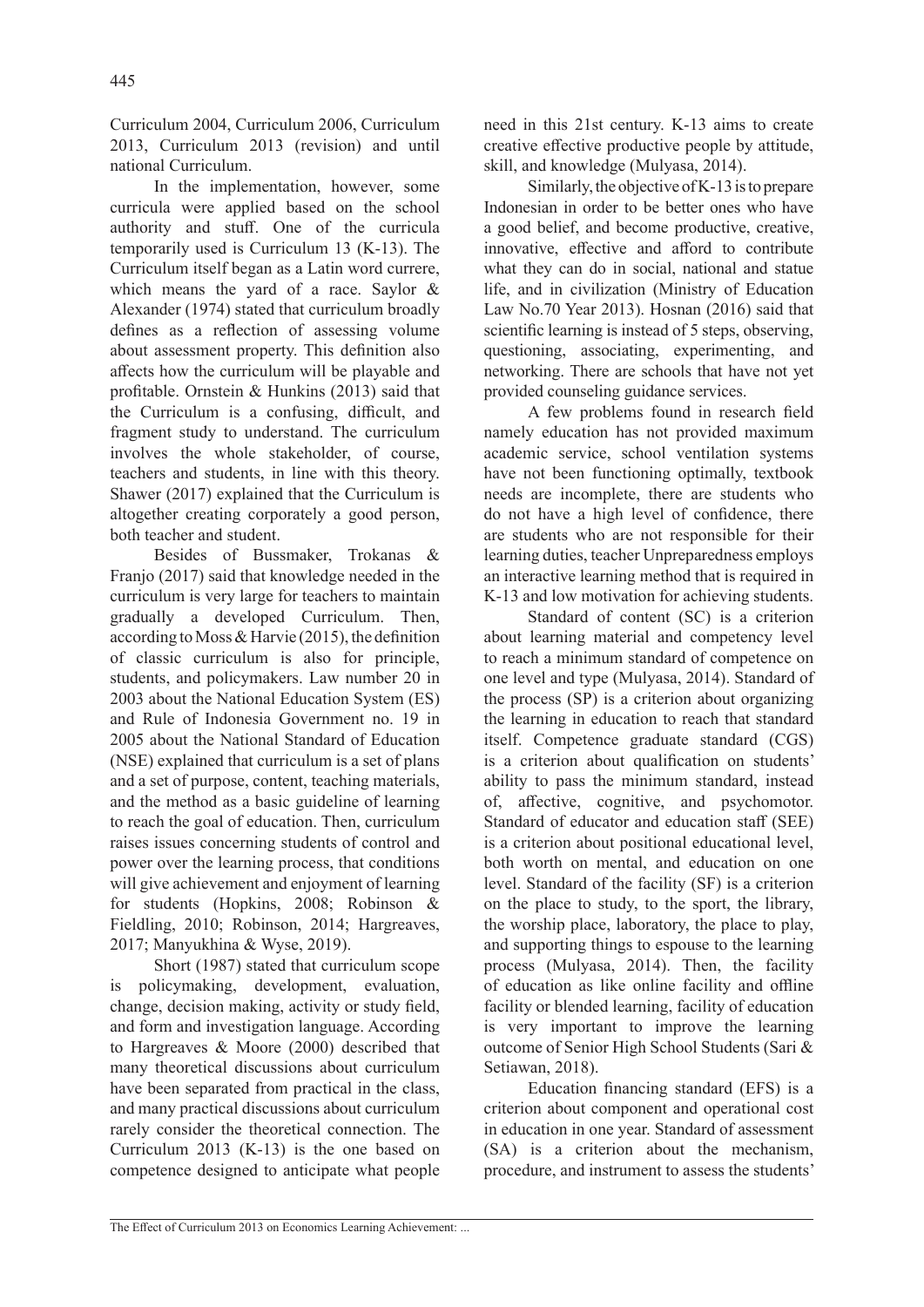achievement. One of the assessments is by giving them an exam. It is done to measure the achievement of students' competence (Mulyasa, 2014). Singh (2011) Achievement motivation (AM) is a will to do the best on those standardizations. Motivation is likely related to academic things, cognitive, emotion, and indicator of students' in education (Tucker, Zayco, & Herman, 2002). Motivation is the study of why humans think, feel, and behave (Wood & Graham, 2015). Most of the shows there is a very strong relationship between motivation there is learning success and academic achievement (Corpus, McClintic-Gilbert, & Hayenga, 2009). Motivation can also be defined as a plan or a wish to head towards success and avoid failure (Papilaya, Tuakora, & Rijal, 2019). The findings revealed that the achievement motivation moderated the relationship of learning approaches and academic achievement significantly (*p* < .05) (Bakhtiarvand, Ahmadiana, Delrooza & Delrooza, 2011), and there is a relationship between achievement motivation and performance (Hardin, Mustari, & Sari, 2019). But there has been no previous research that makes achievement motivation as a moderating variable between curriculum implementation of economics learning outcomes.

Implementing the curriculum according to the plan will produce good learning outcomes. However, there need to be other endeavors outside the curriculum instrument to support learning outcomes. one that can be maximized is student achievement motivation. Winkel (2004) explains that students' achievement is the result given to the students themselves. Cognitive learning includes knowledge, comprehension, application, analysis, synthetic, and evaluation. In addition, the object of the effective involves five levels: accept, respond, assess, organize, and characterize. Lastly, the object of psychomotor is a reflex and basic movement, perception skill, physical ability, skilled movement, and no discursive communication (Ornstein & Hunkins, 2013).

As mentioned, the National Standard of Education (NSE) in Indonesia is a legitimate instrument to reach the best achievement. Yet, there are still other positive factors to students' achievement, especially on economics subjects. One of them is AM. AM is a desire to do well

relative to some standard of excellence (Singh, 2011). It has been assigned as a reference for a different need in each people to achieve appreciation like satisfaction, praise from other people, and self-satisfaction (McClelland, 1985).

This research aimed to find out the direct effect on the national standard of education (NSE) involving in a standard of content (SC), standard for educator and education staff (SEE), standard of facilities (SF), standard of assessment (SA), standard of the process (SP) and competence graduate standard (CGS) on achievement motivation (AM) and economics learning achievement (ELA), and to find out the indirect influence between SC, SEE, SF, SA, SP, and CGS on ELA through AM.

# **METHODS**

# **Research Design**

This research was conducted in senior high school which has been applied K-13, taking the place in Serdang Bedagai district, North Sumatera, Indonesia. Implementation of K-13 in some districts instead of eight NSE that has been assigned by the Government, those are SC, SP, CGS, SEE, SF, MS, EFS, and SA. However, in this research, these variables did no longer exist as a whole. The researcher only focused on NSE in K-13, SC, CGS, SEE, SF, SP, and SA (exogenous variable) and AM and ELA (endogenous variable). Analysis data was by using Structure Equation Modeling-Partial Least Square (SEM-PLS). SEM-PLS has the advantage of analysis that is data does not have to be normally distributed. Therefore, this study does not test data normality and linearity. The conceptual model was being applied (see Figure 1).

# **Population and Sampling**

The population in this research was state high school students which were applied K-13 in their schools and for them who have learned economics, at least, for one year in some districts whose total was 1192 students, at the time of the survey. The respondent was in the 11th and 12th grades. This research used a quantitative descriptive through the survey method. The sample was 1065 students by proportional stratified random sampling technique with Slovin's formula (error  $= 1\%$ ).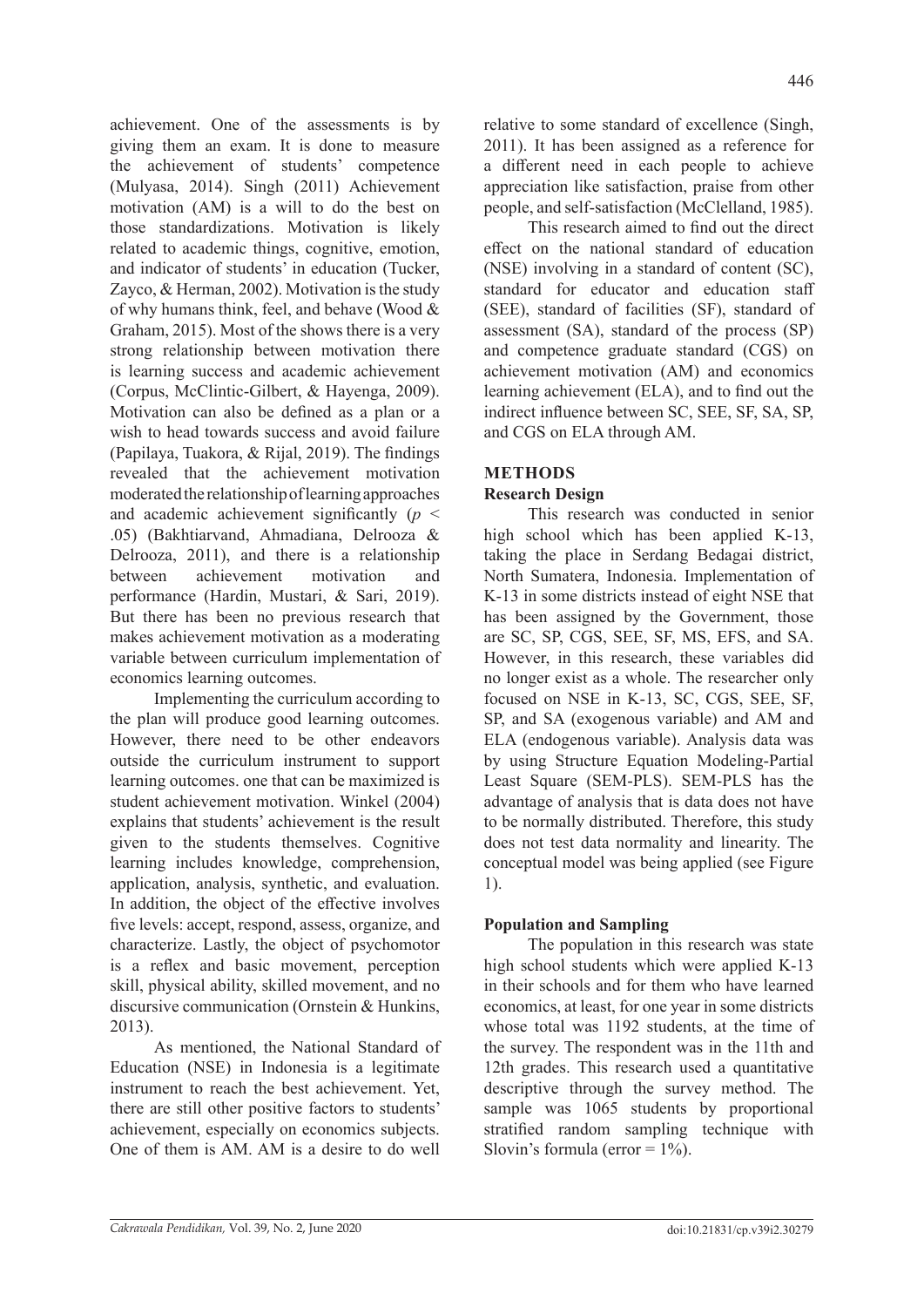

**Figure 1. Conceptual Model**

# **Instrument and Measurement**

The instrument in this research is to measure SC, CGS, SEE, SF, SP, SA, and AM by using questionnaires. Participant responses to items use a 7-point continuous scale  $(1 =$ strongly disagree to  $7 =$  strongly agree). The questionnaires were developed from the national standard of education (Government regulation number 32 in 2013; Poerwati & Amri, 2013). The instrument was developed from variables because similar instruments had never existed.

The statement which is used inside was easy to understand for the respondent. After that, the instrument of ELA was used to the final score, it was categorized, then (1 to 7). ELA was divided into 3, knowledge about economics, attitude, and skill (Bussmaker *at al.*, 2017; Kurniasih & Sani, 2014). The result was taken from the final score in the class when it had been categorized.

## **Validity for a research instrument**

Convergent validity relating to the measurement is a value of loading factor (LF) with the rule of thumb  $> 7$ . LF value  $> 7$  is ideal which means the indicator is valid. The result of the questionnaire test could be described in Figure 2. It shows that the whole instrument could be regarded as a valid instrument because of the LF value known through data tabulation.

#### **Reliability of Research Instrument**

The reliability test can be viewed on the value of Cronbach's alpha and composite reliability (CR) or well-known as Dillon-Goldstein's. Rule of thumb which can be used to measure the reliability by the value of  $CR$  > .7 for confirmatory research and value of CR .6 - .7 could be said as reliable to measure the reliability of explanatory research. Then, the value of the average variance extracted (AVE) is more than .5 (Haryono, 2017). The reliability constructs. To check the reliability construct can be used convergent validity based on reliability result for each variable. See Table 1.

Table 1 shows the Cronbach's alpha values  $> .7$ , CR $> .7$ , and AVE  $> .5$ . So these results indicate that all research variables can be said to be reliable and can be used as research instruments. The validity and reliability show that the instruments built have a quality that can be accounted for as research instruments.

# **FINDINGS AND DISCUSSION Findings**

# *Evaluation of Measurement Model*

The entire variable has reflexive indicators which, then, are validated by using the value of discriminant validity. After all, to test the reliability one variable can use convergent validity by CR values, Cronbach's Alpha, AVE value, and compare the root value of AVE by correlation-construct.

## *Construct Validity Test*

The questionnaire of the research can be valid or can be used in this research if the LF value more than .7 (Haryono, 2017). Parameter of the validity-convergent test in the measurement model by using reflexive indicators so the LF value > .7 can be used (Haryono, 2017). Based on Figure 3 describes that the entire research questionnaire was valid. It could be viewed by the entire items showing that LF value  $> .5$ .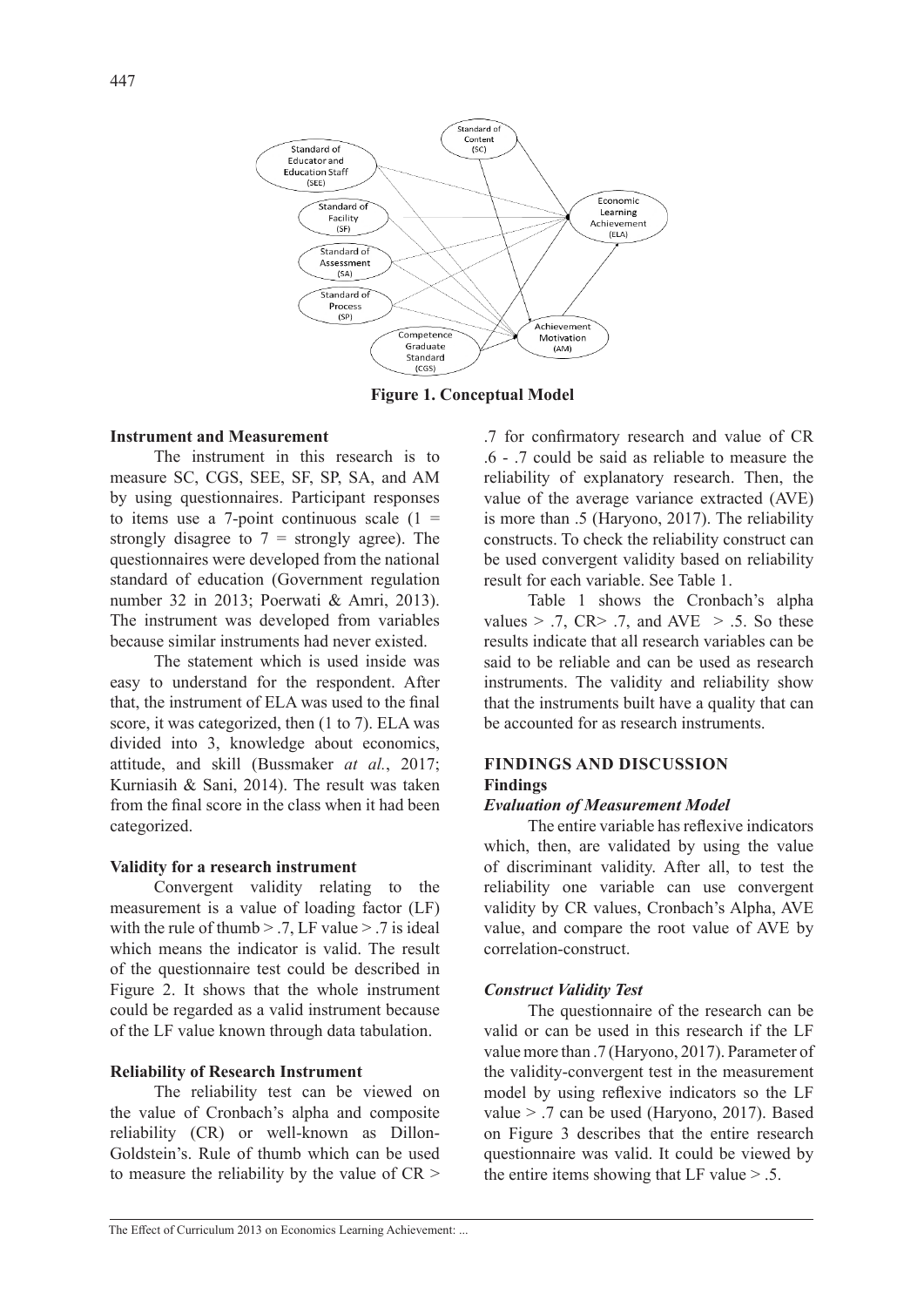

**Figure 2. Algorithm Result**

| N <sub>0</sub> | <b>Constructs</b> | <b>Cronbach's Alpha</b> | CR   | <b>AVE</b> |
|----------------|-------------------|-------------------------|------|------------|
|                | <b>SC</b>         | .983                    | .957 | .923       |
| 2              | <b>SEE</b>        | .984                    | .898 | .925       |
| 3              | SF                | .928                    | .986 | .774       |
| 4              | <b>SA</b>         | .933                    | .897 | .752       |
|                | <b>SP</b>         | .903                    | .948 | .598       |
| 6              | <b>CGS</b>        | .854                    | .922 | .632       |
|                | AM                | .946                    | .987 | .787       |
| 8              | <b>ELA</b>        | .831                    | .944 | .747       |



**Figure 3. Algorithm Result**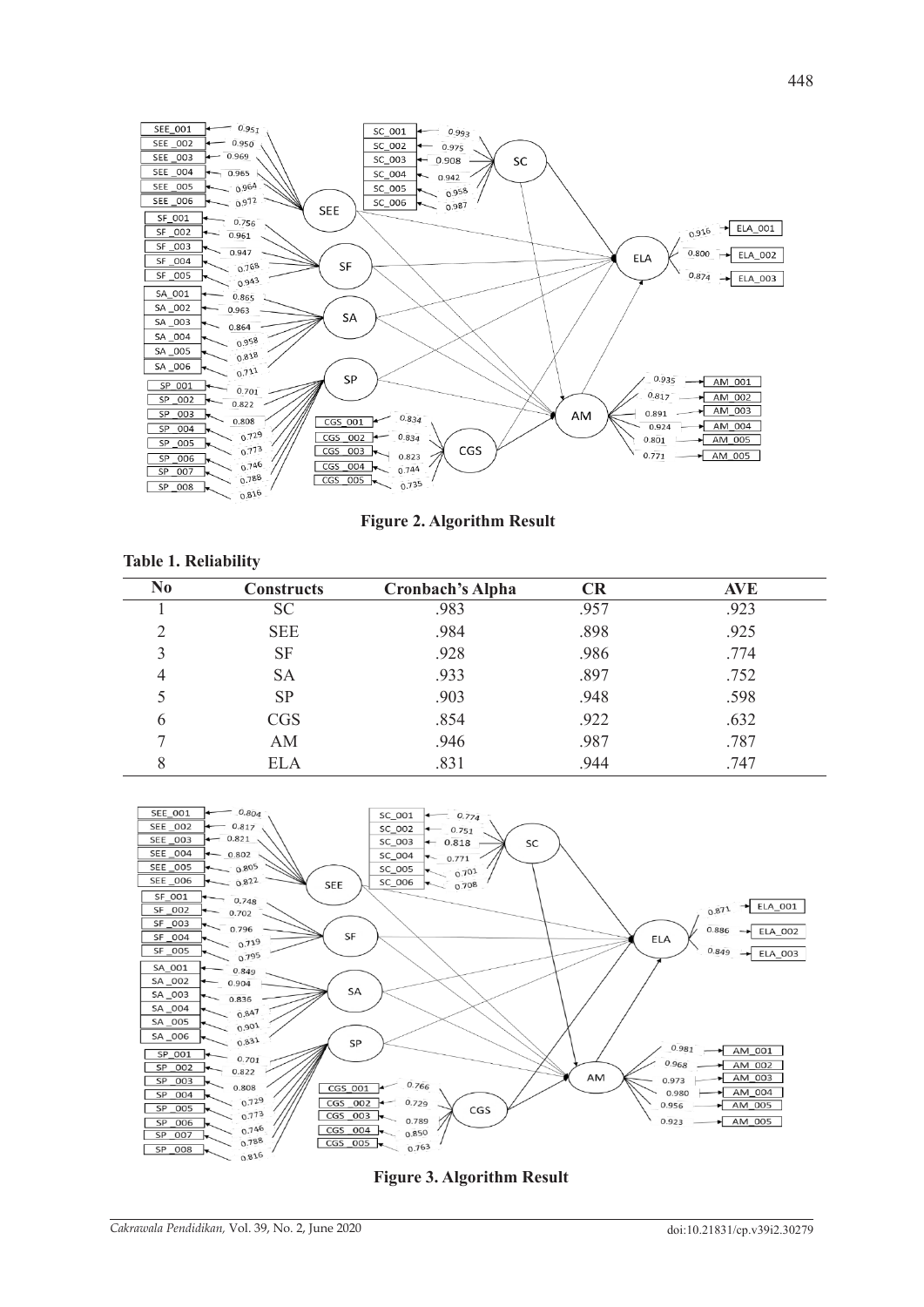#### *Reliability Testing of Research Construct*

Convergent validity test was done to find out the reliability of one research construct. Evaluation for reliability-construct value could be measured by composite reliable, cronbach's alpha, AVE value (Average Variance Extracted) and compare the AVE root value to the correlation among the construct. Cronbach's alpha value and composite reliability value more than .7 and have AVE value more than .5 can be said as reliable (Haryono, 2017). Result of construct reliability test based on convergent validity shows SC (cronbach's alpha = .833;  $CR = .876$ ;  $AVE =$ .544), SEE (cronbach's alpha = . 897; CR = .921;  $AVE = .659$ ), SF (cronbach's alpha = .810; CR  $= .867$ ; AVE  $= .567$ ), SA (cronbach's alpha  $= .$ 931; CR = .945; AVE = .743), SP (cronbach's alpha = .985; CR = .988; AVE = .930, CGS (cronbach's alpha = .870;  $CR = .898$ ;  $AVE =$ .527), AM (cronbach's alpha = .717; CR = .815; AVE = .472), ELA (cronbach's alpha =  $.827$ ;  $CR = .897$ ;  $AVE = .743$ ). That result data showed that the entire research construct is reliable and worthy to hypothesis test. Reliability test, then,

**Table 2. Comparative AVE and Root of AVE**

is to evaluate Discriminant validity (DV) which involves Cross Loading (CL) and compare to coefficient value of indicator correlation or question item in to construct block by correlated coefficient on the other column (Haryono, 2017).

Each result of output cross-loading can be viewed in appendix 2. The construct research result of output cross-loading showed that each construct has a questionnaire item more than the construct itself. Therefore, it can conclude that each questionnaire item becomes the indicator of the construct itself. After having the result of output cross-loading on the whole fit construct. The next testing is to compare AVE root value to correlation among constructs. The comparative value is shown in Table 2 and Table 3.

Based in Table 2, the comparative value of AVE and the root value of AVE on Table 3 latent variable correlation can be explained that AVE root value is for the whole construct, SC, SEE, SF, SA, SP, CGS, AM, and ELA more than other construct coefficient correlated value. It showed that the requirements of discriminant validity have been completely fulfilled.

| N <sub>0</sub> | <b>Construct</b> | <b>AVE</b> | <b>Root of AVE</b> |
|----------------|------------------|------------|--------------------|
|                | <b>SC</b>        | .544       | .737521669         |
| $\overline{2}$ | <b>SEE</b>       | .659       | .811836181         |
| 3              | <b>SF</b>        | .567       | .752762676         |
| $\overline{4}$ | <b>SA</b>        | .743       | .861820088         |
| 5              | <b>SP</b>        | .930       | .964613967         |
| 6              | <b>CGS</b>       | .527       | .726088832         |
| 7              | AM               | .472       | .686690067         |
| 8              | <b>ELA</b>       | .743       | .861993604         |

| <b>Table 3. Latent Variables Correlation</b> |  |
|----------------------------------------------|--|
|----------------------------------------------|--|

| Code       | <b>SC</b> | <b>SEE</b> | <b>SF</b> | <b>SA</b> | <b>SP</b> | <b>CGS</b> | AM    | <b>ELA</b> |
|------------|-----------|------------|-----------|-----------|-----------|------------|-------|------------|
| <b>SC</b>  | 1.000     |            |           |           |           |            |       |            |
| <b>SEE</b> | .598      | 1.000      |           |           |           |            |       |            |
| <b>SF</b>  | .583      | .526       | 1.000     |           |           |            |       |            |
| <b>SA</b>  | .424      | .441       | .396      | 1.000     | ---       |            |       |            |
| <b>SP</b>  | .417      | .408       | .402      | .671      | 1.000     | ---        |       |            |
| <b>CGS</b> | .660      | .717       | .675      | .555      | .516      | 1.000      |       |            |
| AM         | .657      | .701       | .560      | .457      | .417      | .749       | 1.000 |            |
| <b>ELA</b> | .608      | .632       | .597      | .610      | .515      | .694       | .611  | 1.000      |
|            |           |            |           |           |           |            |       |            |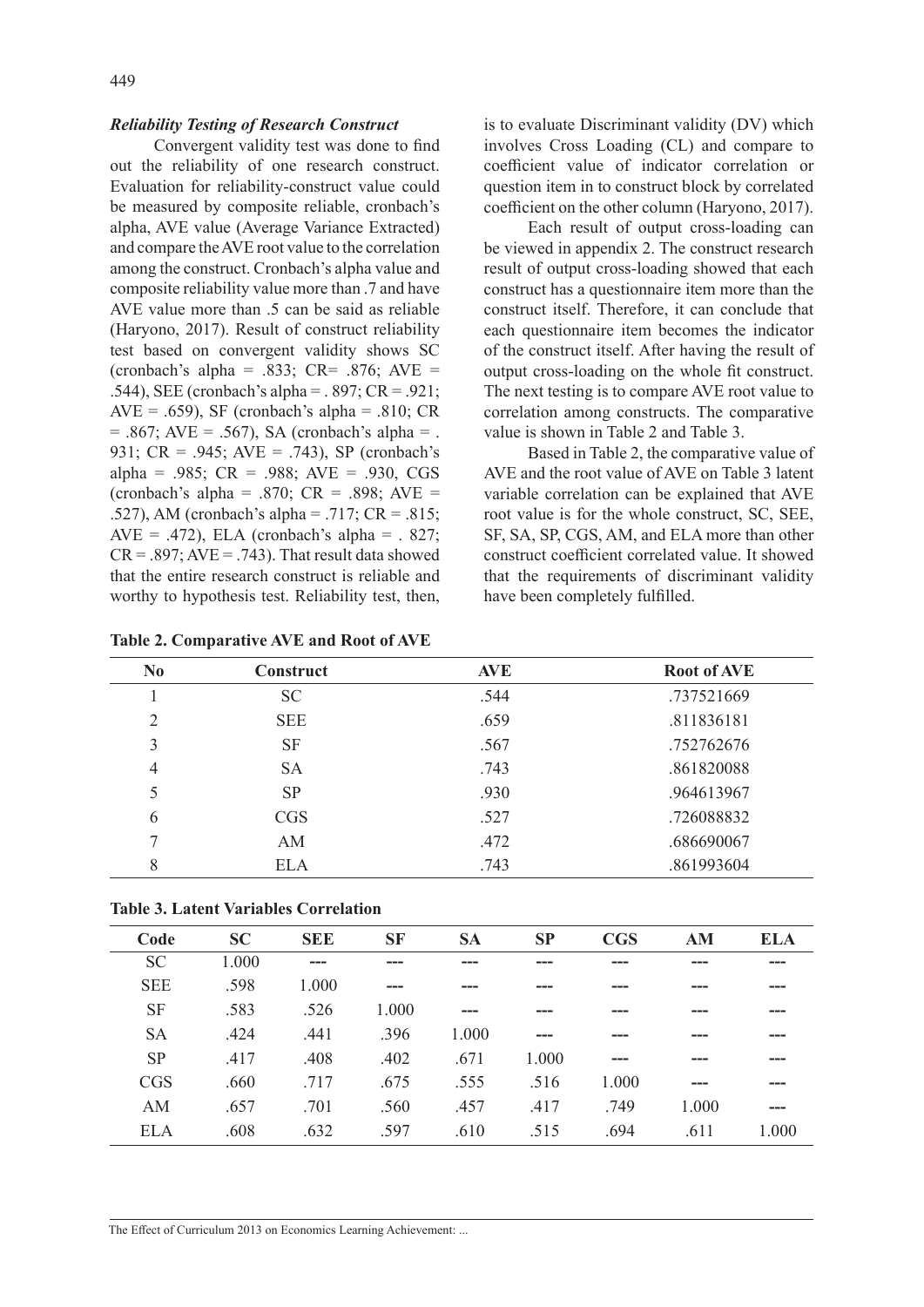Evaluation of structural model will be analyzed through the significant value of relation among construct showed by *t statistic* value on to output coefficients which should be more than 1.96, then model evaluation also can be said as fit if it has *p*-value  $\leq$  0.05. The value is a basic to hypothesis test by viewing how many quantities of correlation among exogenous construct is to endogenous construct is. *t* statistic value and *p-value* are showed by output path coefficients by using SmartPLS 3.0. It is shown in Table 4. Based on Table 4 showed that from 13 lines are insignificance at all. Then, based on the test, the hypothesis test can be conducted. The line analysis can be seen in Figure 4.

Figure 4 model estimation among variables of the result of the line analysis calculation. Next on, based on the coefficient value, it can be written the estimation of the structural equation from each substructural below:

- a. AM= .289SC + .414SEE+ .135SF + .145SA  $+ .342SP_{+} .453CGS_{+}$
- a. ELA= .547SC + .497SEE+ .370SF + .278SA  $+$  .255SP + .177CGS<sub>+</sub> .303AM  $_{+}$   $\varsigma_{1}$

After the model showed the compatibility (fit), making the coefficient decomposition, then, by counting direct effect, indirect effect, and the total effect of an exogenous variable on the endogenous variable. The total effect is direct effect plus an indirect effect. Those three things are shown in Table 5.

| N <sub>0</sub> | <b>Casual Relation</b> | t statistics | t table | <i>p</i> -values | Cut-off Sig. | <b>Explanation</b> |
|----------------|------------------------|--------------|---------|------------------|--------------|--------------------|
| 1              | $SC \rightarrow AM$    | 4.074        | 1.96    | .000             | .05          | Significant        |
| $\overline{2}$ | $SEE \rightarrow AM$   | 3.323        | 1.96    | .003             | .05          | Significant        |
| 3              | $SF\rightarrow AM$     | 3.067        | 1.96    | .004             | .05          | Significant        |
| 4              | $SA \rightarrow AM$    | 12.922       | 1.96    | .000             | .05          | Significant        |
| 5              | $SP \rightarrow AM$    | 2.211        | 1.96    | .011             | .05          | Significant        |
| 6              | $CGS \rightarrow AM$   | 3.082        | 1.96    | .005             | .05          | Significant        |
| 7              | $SC \rightarrow ELA$   | 2.605        | 1.96    | .009             | .05          | Significant        |
| 8              | $SEE \rightarrow ELA$  | 3.189        | 1.96    | .002             | .05          | Significant        |
| 9              | $SF \rightarrow ELA$   | 2.954        | 1.96    | .003             | .05          | Significant        |
| 10             | $SA \rightarrow ELA$   | 4.866        | 1.96    | .000             | .05          | Significant        |
| 11             | $SP \rightarrow ELA$   | 2.506        | 1.96    | .013             | .05          | Significant        |
| 12             | $CGS \rightarrow ELA$  | 2.601        | 1.96    | .010             | .05          | Significant        |
| 13             | $AM \rightarrow ELA$   | 2.506        | 1.96    | .007             | .05          | Significant        |



**Figure 4. Path Coefficients**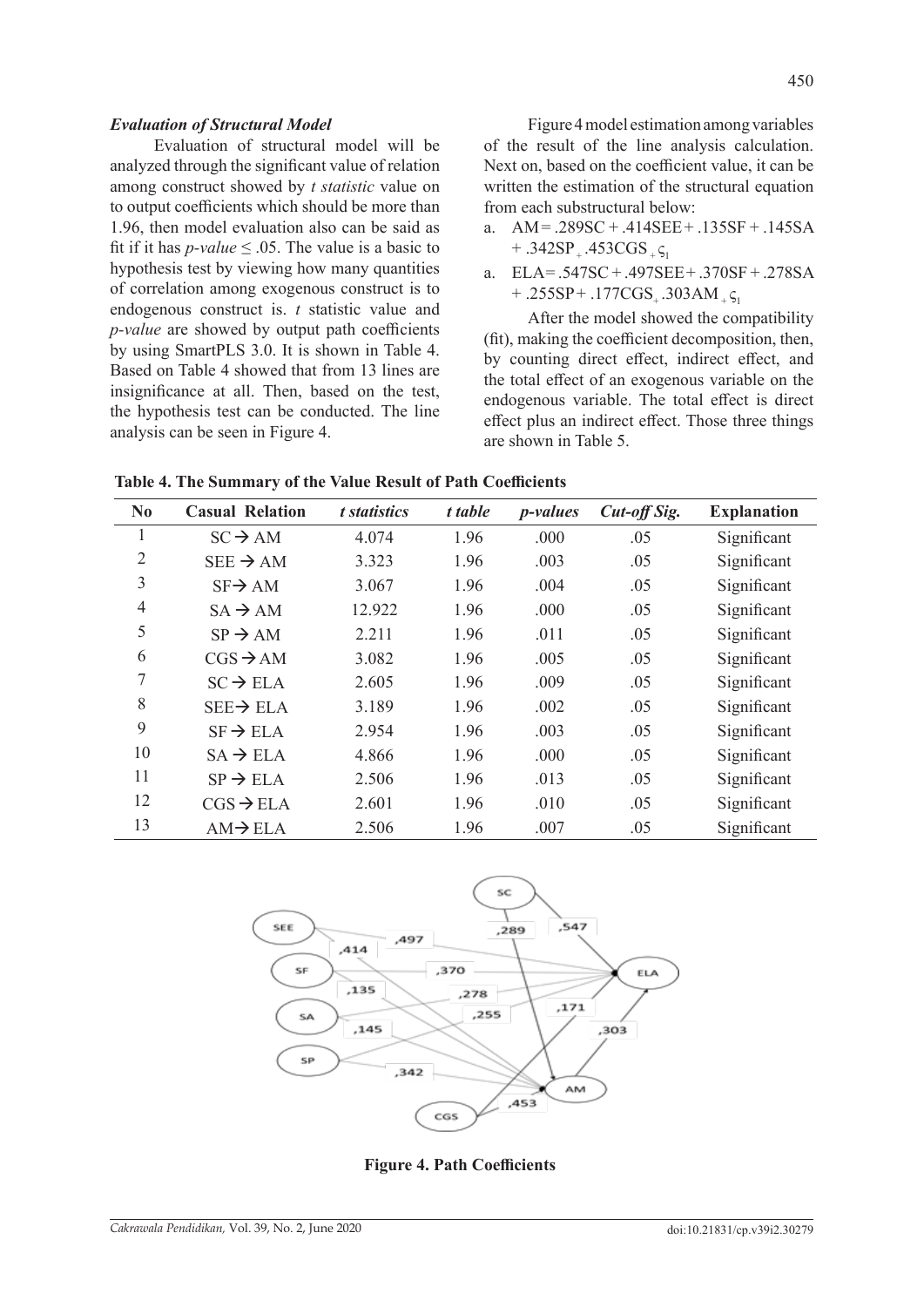|                       |               | <b>Effect</b>              |              |
|-----------------------|---------------|----------------------------|--------------|
| <b>Variable</b>       | <b>Direct</b> | <b>Indirect through AM</b> | <b>Total</b> |
| $SC \rightarrow AM$   | .289          | ---                        | .289         |
| $SEE \rightarrow AM$  | .414          |                            | .414         |
| $SF\rightarrow AM$    | .135          |                            | .135         |
| $SA \rightarrow AM$   | .145          |                            | .145         |
| $SP \rightarrow AM$   | .342          |                            | .342         |
| $CGS \rightarrow AM$  | .453          | ---                        | .453         |
| $SC \rightarrow ELA$  | .547          | .088                       | .635         |
| $SEE \rightarrow ELA$ | .497          | .125                       | .622         |
| $SF \rightarrow ELA$  | .370          | .041                       | .411         |
| $SA \rightarrow ELA$  | .278          | .044                       | .322         |
| $SP \rightarrow ELA$  | .255          | .104                       | .359         |
| $CGV \rightarrow ELA$ | .171          | .137                       | .308         |
| $AM \rightarrow ELA$  | .303          | ---                        | .303         |

**Table 5. Direct, Indirect and Total Variable Effect**

Based on Table 5, we can be seen the impact of direct and indirect effects among research variables. Those three things can be defined that direct effect based direct effect on figure 4 is the direct effect to SC on AM is showed by  $\gamma$ SC.AM = .289, direct effect to SEE on AM is showed by  $\gamma$ SEE.AM = .414, direct effect to SF on AM is showed by  $\gamma$ SF.AM = .135, direct effect to SA on AM is showed by γSA.AM = .145, direct effect to SP on AM is showed by γSP.AM = .342, and direct effect to CGS on AM is showed by  $\gamma$ CGS.AM = .453.

Then, the amount of indirect effect which is showed the influence to SC on ELA through AM is showed by  $\gamma$ SC.AM x  $\gamma$ AM.ELA = .088, the influence to SEE on ELA through AM is showed by  $\gamma$ SEE.AM x  $\gamma$ AM.ELA = .125, the influence of SF on ELA through AM is showed by γSF.AM x γAM.ELA = .041, the influence to SA on ELA through AM is showed by γSA. AM x  $\gamma$ AM.ELA = .044, the influence to SP on ELA through AM is showed by  $\gamma$ SP.AM x  $\gamma$ AM.  $ELA = .104$  and the influence of CGS on  $ELA$ through AM is showed by  $\gamma$ CGS.AM x  $\gamma$ AM.  $ELA = .137.$ 

## **Hypotheses Test**

H1: the coefficient of SC on ELA getting the value of *t statistic* is  $2.605 \ge 1.96$ , with P-Value or significant level .009, H2: the coefficient of SEE on ELA getting the value of *t statistic* is  $3.189 \ge 1.96$ , with *p-value* or significant level .002 or less than  $a = .05$ , H3: the coefficient of SF on ELA getting the value of *t statistic* is 2.954 ≥ 1.96, with *p-value* or significant level .003 or less than  $\alpha$  = .05 (5%), H4: the coefficient of SA on ELA getting the value of *t statistic* is 4.866 ≥ 1.96, with *p-value* or significant level .000 or less than  $a = 0.05$ , H5: the coefficient of SP on ELA getting the value of *t statistic* is  $2.506 \ge$ 1.96, with *p-value* or significant level .013 or less than *ɑ* = .05, H6: the coefficient of CGS on ELA getting the value *t statistic* is  $2.601 \ge 1.96$ , with *p-value* or significant level .010 or less than  $a = .05$ .

Then H7: the coefficient of AM on ELA getting the value of *t statistic* is  $2.506 \ge 1.96$ , with *p*-value or significant level .013 or less than *ɑ* = .05, H8: there is a effect of SC on AM, that is *t stat value* =  $2.605 > 1.96$  with the sig value < .05, then, direct effect of AM on ELA, that, *t stat value* =  $2.506 > 1.96$  with sig value < .05, H9: there is effect of SEE on AM that is *t stat value*  $= 3.323 > 1.96$  with sig value  $< .05$ , then, direct effect of AM on ELA that is  $t$  stat =  $2.506 > 1.96$ with sig value  $< .05$ , H10: there is a direct effect of SF on AM that is *t stat value* =  $3.067 > 1.96$ with *sig value* <.05, then, direct effect of AM on ELA that is *t stat value* =  $2.506 > 1.96$  with *sig value* < .05, H11: there is a direct effect of SA on AM that is *t stat value* =  $12.922 > 1.96$  with *sig value* < .05, then direct effect of AM on ELA that is *t stat value* =  $2.506 > 1.96$  with *sig value* < .05, H12: there is a direct effect of SP on AM that is *t stat value* =  $2.211 > 1.96$  with *sig value* < .05, then, direct effect of AM on ELA that is *t*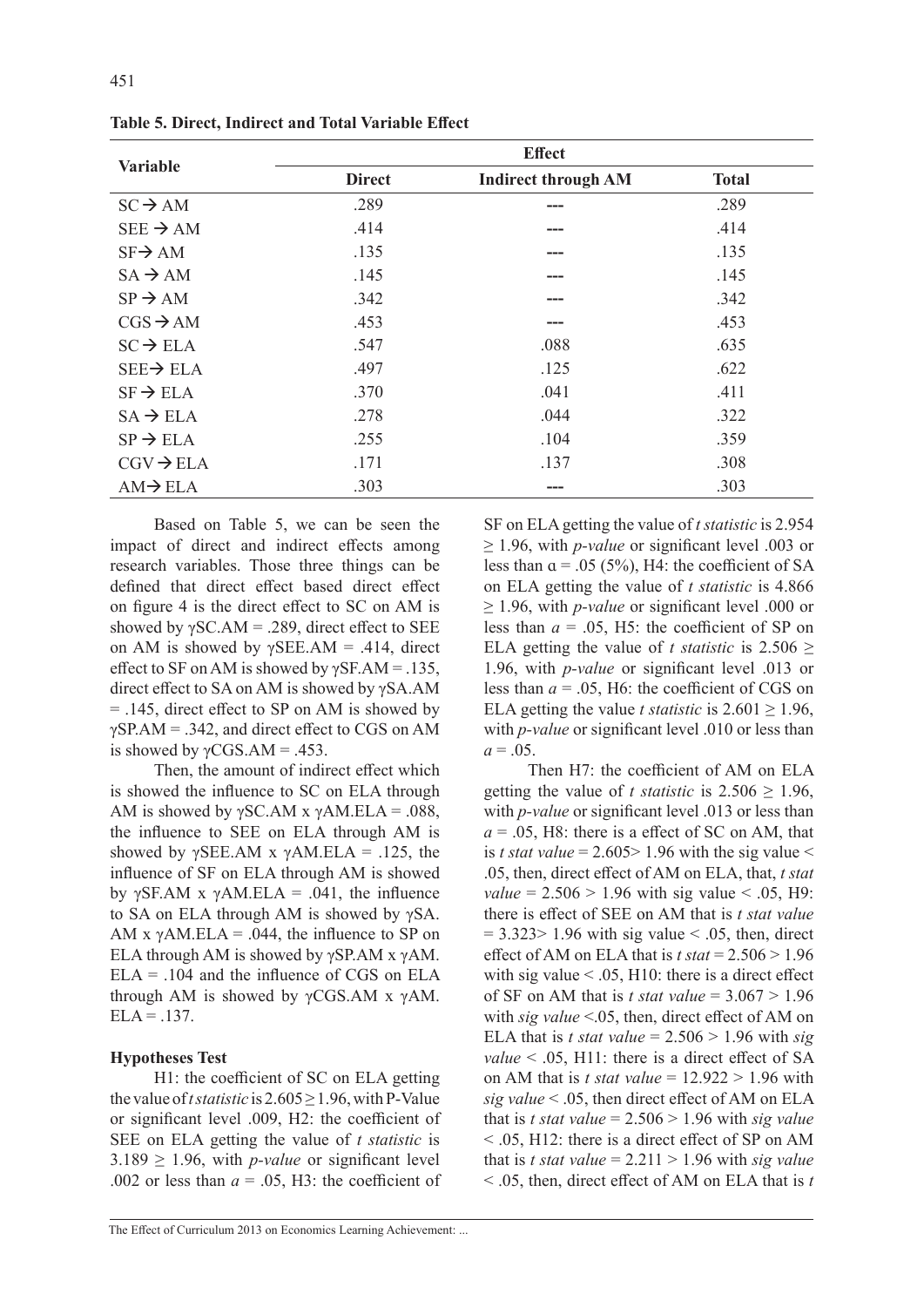*stat value* =  $2.506 > 1.96$  with sig value < .05 and H13: there is direct effect of CGS on AM that is *t stat value* =  $3.082 > 1.96$  with sig value < .05, then, direct effect of AM on ELA that is *t stat* = 2.506 > 1.96 with *sig value* < .05.

Furthermore, determinated coefficient of exogenous variables on endogenous variables  $(R<sup>2</sup>)$ . Then, the total of  $R<sup>2</sup>$  value or determinated coefficient can be earned through data processing with SmartPLS 3.0 of each substructure to know the prediction of the mode. Determinated Coefficient among Research construct obtained are the structural model in Table 6.

## **Discussion**

H1 clearly shows the value of *t statistic* > *t table* (2.605 > 1.96) with *p* = .009. Besides the findings, there is path coefficient value among the implementation of SC on ELA is about .547, and the correlation coefficient is about .608 which means there is a meaning in the effect among both latent variables. The finding is alike to Raharjo's findings in his research Raharjo (2014) that there is a significant effect among SC on ELA. Then, on H2 shows that the value of *t* statistic  $> t$  table (3.189  $> 1.96$ ) with  $p = .002$ . Besides the findings, there is path coefficient value among the implementation of SEE on ELA is about .479 or the correlation is about .632 which means there is a meaning in the effect among both latent variables. The findings are alike to Raharjo (2014) which found that there is a significant effect between students' perception of the SEE on ELA. Then, Teachers have planned on Pedagogical practice integration on social justice, using Curriculum materials and parent-teacher meetings (Aguirre, Turner, Bartell, Kalinec-Craig, Foote, McDuffie & Drake, 2013; Aguerre, Mayfield-Ingram & Martin, 2013; Turner, Drake, McDuffie, Aguirre, Bartell, & Foote, 2012; Bartell, Cho, Drake, Petchauer, & Richmondal, 2019).

Based on this research, on H3 shows the value of *t statistic* > *t table* (2.954 > 1.96) with  $p = .003$ . Besides the findings, there is path coefficient value among the implementation of SF on ELA is about .370 or the correlation is about .597 which means there is a meaning in the effect among both latent variables. The findings in line to Setiawan, Martono, & Gunarhadi (2018); Odeh, Oguche, & Dondo (2015); Suleman & Hussain (2014); Adeogun & Olisaemeka (2011); Asvio, Arpinus & Suharmon (2017) wrote that there is a positive and significant effect in facility aspects and the school environment on ELA. Then according to Toha & Wulandari (2016), social environment and administration staff can impact students' enthusiasm in learning.

Also, according to Raharjo in his research (2014), there is a significant effect among SF on ELA. Similarly, the finding of Mushtaq & Khan (2012); Isa & Yusoff (2015); O'Brennan, Bradshaw & Furlong (2014) wrote that there is a significant correlation among the facility to the students' accomplishment or advancement through the learning process.

Based on this research, on H4 clearly shows the value of *t statistic* > *t table* (4.866 > 1.96) with  $p = 0.000$ . Besides the findings, there is path coefficient value among the implementation of SA on ELA is about  $278$  or the correlation is about .610 which means there is a meaning in the effect among both latent variables. The findings are alike to Raharjo (2014) wrote that there is a significant effect among standards of assessment towards students' achievement in learning.

Then, on H5 shows the value of *t statistic*  $> t$  table (2.506  $> 1.96$ ) with  $p = .013$ . Besides this finding, there is path coefficient value among SP on ELA is about .255 or the correlation is about .515 which means there is a meaning in the effect among both latent variables. This finding supports the research of Akinoglu (2008); Raharjo (2014) said that there is a significant

| The structural model                                                                                                                                    | <b>Equation of Structural Estimation</b>                                                  | $\mathbb{R}^2$ |
|---------------------------------------------------------------------------------------------------------------------------------------------------------|-------------------------------------------------------------------------------------------|----------------|
| $X_7 = \gamma_{17}X_1 + \gamma_{27}X_2 + \gamma_{37}X_3 + \gamma_{47}X_4$<br>+ $\gamma_{57}X_{5+}\gamma_{67}X_{6+}\zeta_{1}$                            | $X_7$ = .289 $X_1$ + .414 $X_2$ + .135 $X_3$ + .145 $X_4$ + .342 $X_{5}$<br>.453 $X_{6+}$ | .601           |
| $X_{8} = \gamma_{18}X_{1} + \gamma_{28}X_{2} + \gamma_{38}X_{3} + \gamma_{48}X_{4}$<br>+ $\gamma_{58}X_{5+}\gamma_{68}X_{6+}\gamma_{78}X_{7+}\zeta_{1}$ | $X_s = .547X_1 + 497X_2 + 370X_3 + .278X_4 + .255X_5 +$<br>$.177X_{6+}.303X_{7+}\zeta_1$  | .619           |
| $R^2 = R$ Square                                                                                                                                        |                                                                                           |                |

**Table 6. Determinated Coefficient**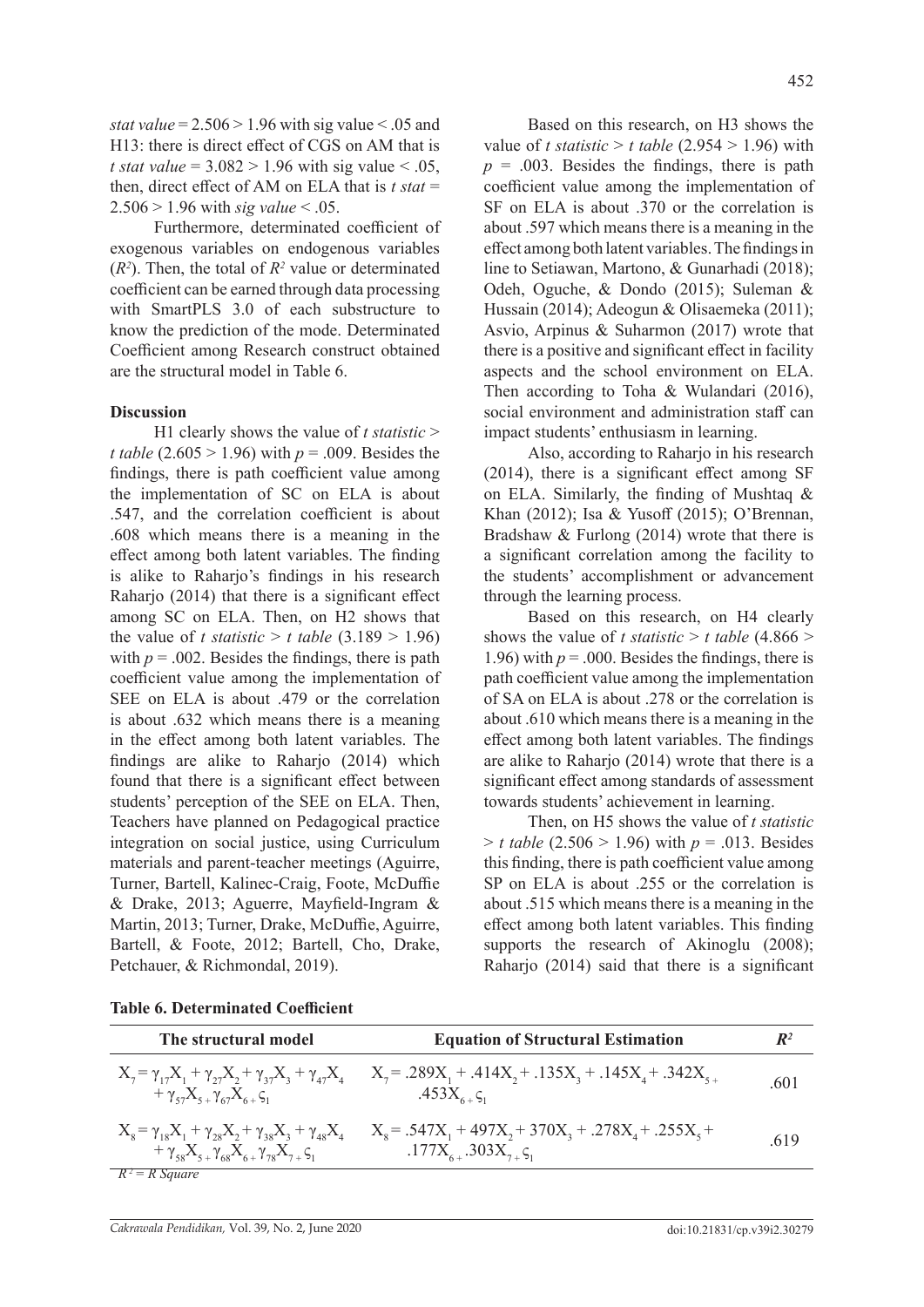effect among various learning including the indicators of SP on students' learning attitude including ELA.

Based on this research, H6 clearly shows the value of *t statistic* > *t table* (2.601 > 1.96) with  $p = .010$ . Besides this finding, there is path coefficient value among SP on ELA is about .171 or the correlation is about .694 which means there is a meaning in the effect among both latent variables. This finding is alike to the Raharjo research (Raharjo, 2014) thought that there is a significant effect among CGS on ELA. Next, on H7 shows that the value *t statistic* > *t table* (2.506  $> 1.96$ ) with  $p = .007$ . Besides the findings, there is path coefficient value among AM on ELA is about .303 or the correlation is about .661 which means that there is a meaning in the effect of both latent variables. This finding proves that there is a direct and significant effect among the AM on ELA on the students of Senior High School. It shows that there is an improvement in ELA through AM. The resulting test is similar to than alike to the research of Cleopatra (2015); Tella (2007); Singh (2011) show the positive and significant effect among motivation towards learning achievement. In similar findings is on the research of Asvio *et al.* (2017) which means that there is positive and significant among AM on ELA.

On H8, there is a clearly indirect effect among SC on ELA through AM. It describes that the standard of content is positively influenced in AM to improve the students' achievement in the learning economy. H9 also shows that there is an indirect effect among SEE on ELA students through AM. SEE effected on AM (Gobena, 2018). It seems that AM obviously puts a good contribution to increasing ELA. Moreover, H10 explains that it provides the data that there is an indirect effect among SF on ELA through AM. Similarly, H11 says that there is an indirect effect among SA on ELA through AM. In addition, H12 tells that there is an indirect effect among SP on ELA through AM. Lastly, H13 shows that there is an indirect effect among CGS on ELA through AM. The entire hypothesis describing the new model, achievement motivation as a connecting media NSE on ELA, shows that there is a positive effect of motivation variable in running NSE as an effort in improving ELA. NSE familiarly can be influenced by AM in improving ELA. Therefore, to maximizing the ELA is necessarily shaped the AM both internally and externally. The AM which is in the students will result in the achievement of the NSE instrument as the main major for the Indonesian Government.

# **CONCLUSION**

Finally, this research findings that there is a direct effect among SC on ELA and it directly impacts the ELA itself is about 54.7%. Then there is a direct effect among SEE on ELA and it directly impacts the ELA itself is about 47.9%. So, there is a direct effect among SF on ELA and it directly impacts the ELA itself is about 37 %. Next, there is a direct effect among SA on ELA and it directly impacts the ELA itself is about 27.8%. In addition, there is a direct effect among SP on ELA and it directly impacts the ELA itself is about 25.5%. Similarly, there is a direct effect among CGS on the ELA and it directly impacts the ELA itself is about 17.1%. Furthermore, there is a direct effect among AM on ELA and it directly impacts the ELA itself is about 30.3%.

Then, based on this research, there is an indirect effect among SC on ELA through AM. In addition, there is an indirect effect among SEE on ELA through AM. In similar, there is an indirect effect among SF on ELA through AM. Also, there is an indirect effect among SA on ELA through AM. Next, there is an indirect effect among SP on ELA through AM. And, there is an indirect effect among CGS on ELA through AM. Future research can be conducted by using a different mediation/moderation from this research. It is due to many types of research that have been conducted that there are many variables influencing students' achievement in the learning economy. The AM Variable can be shaped through many variables, the condition also becomes a big opportunity for the next research as a contribution or novelty research that can probably put an improvement or advancement in the coming education process.

## **AKNOWLEDGMENTS**

I should like to thank the Editors of the journal of Cakrawala Pendidikan (CP) as well as the following reviewers who have generously given up valuable to review this paper. The success of this paper depends on their care and competence. Their conscientiousness is much appreciated. I also express my appreciation to all respondents who provided data.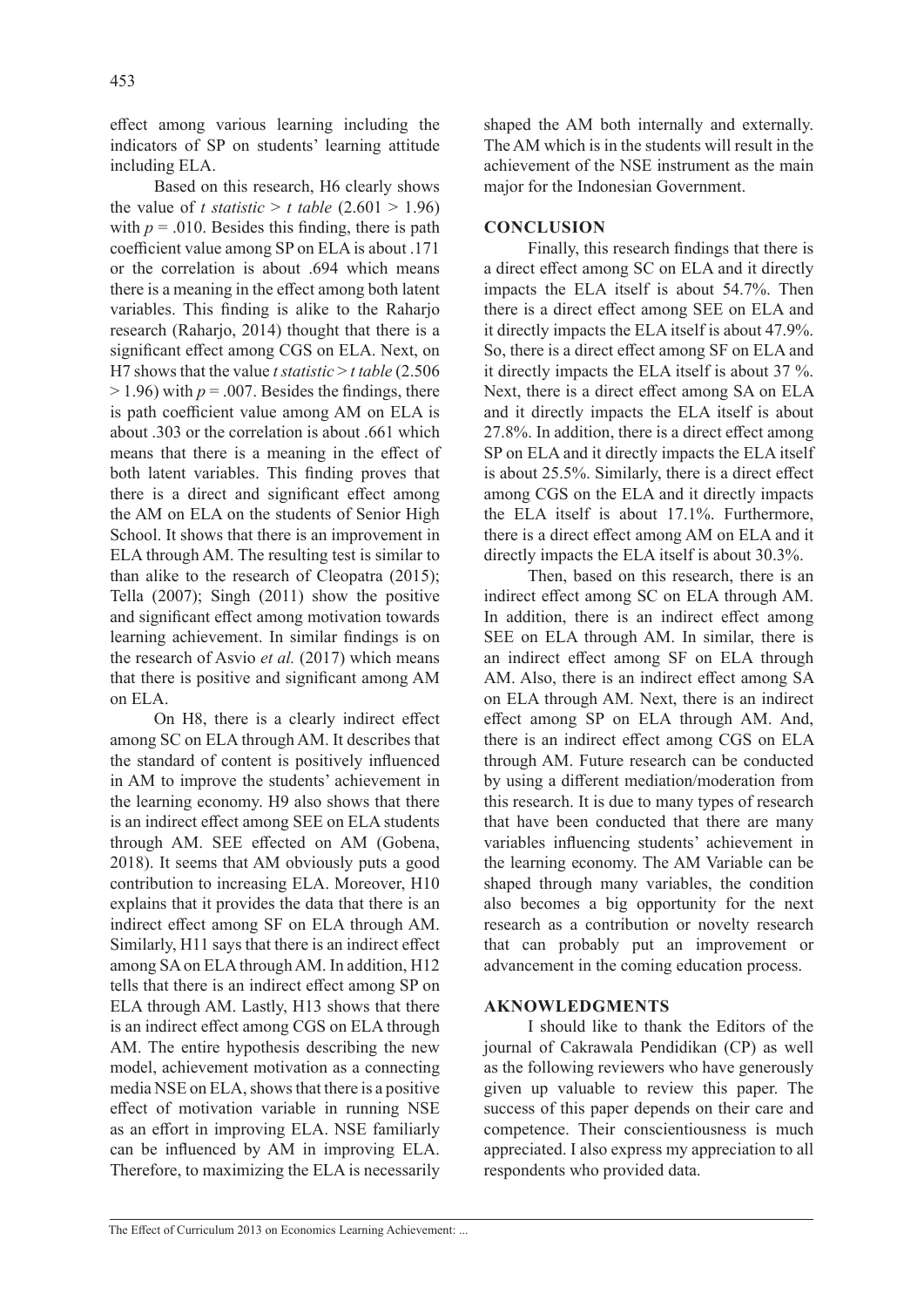## **REFERENCES**

- Adeogun, A. A. & Olisaemeka, B. U. (2011). Influences of school climate on students' achievement and teachers' productivity for sustainable development. *Journal of US-China Education Review, 8*(4), 552- 557. https://files.eric.ed.gov/fulltext/ ED520461.pdf.
- Aguerre, J. M., Mayfield-Ingram, K., & Martin, D. B. (2013). *The impact of identity in K-8 mathematics: Rethinking equity-based practice*. Reston, VA: Nation Council of Teachers of Mathematics.
- Aguirre, J. M., Turner, E. E., Bartell, T. G., Kalinec-Craig, C. Foote, M. Q., McDuffie, A. R., & Drake, C. (2013). Making connections in practice: Developing prospective teachers' capacities to connect children's mathematics thinking and community funds of knowledge in mathematics instruction*. Journal of Teacher Education, 64*(2), 178-192. doi:10.1177/0022487112466900.
- Akinoglu, O. (2008). Assessment of the inquirybased project implementation process in science education upon students' points of views. *International Journal of Instruction, 1*(1), 1-12. http://www.e-iji. net/dosyalar/iji\_2008\_1\_1.pdf.
- Asvio, N., Arpinus, A., & Suharmon, S. (2017). The influence of learning motivation and learning environment on undergraduate students' learning achievement of management of Islamic education, study program of IAIN Batusangkar In 2016. *Noble International Journal of Social Sciences Research, 2*(2), 16-31. http:// napublisher.org/?ic=journals&id=2..
- Bakhtiarvand, F., Ahmadiana, S., Delrooza, K., & Delrooza, H. A. (2011). The moderating effect of achievement motivation on relationship of learning approaches and academic achievement. *Procedia-Social and Behavioral Sciences, 28*(2011), 486- 488. doi:10.1016/j.sbspro.2011.11.093.
- Bartell, T., Cho, C., Drake, C., Petchauer, E., & Richmond, G. (2019). Teacher agency and resilience in the age of neoliberalism.

*Journal of Teacher Education, 70*(4), 302- 305. doi:10.1177/0022487119865216.

- Bussmaker, M., Trokanas, N., & Cecelja, F. (2017). An ontological approach to chemical engineering curriculum development. *Computers and Chemical Engineering, 106*, 927-941-21. doi:10.1016/j. compchemeng.2017.02.021.
- Cleopatra, M. (2015). Pengaruh gaya hidup dan motivasi belajar terhadap prestasi belajar matematika. [The influence of lifestyle and learning motivation on mathematics learning achievement]. *Jurnal Formatif*, *5*(2), 168-181. doi:10.30998/formatif. v5i2.336.
- Corpus, J. H., McClintic-Gilbert, M. S., & Hayenga, A. O. (2009). Within-year changes in children's intrinsic and extrinsic motivational orientations: Contextual predictors and academic outcomes. *Contemporary Educational Psychology*, *34*(2), 154-166. doi:10.1016/j. cedpsych.2009.01.001.
- Gobena, G. A. (2018). Factors affecting in-service teachers' motivation: Its implication to quality of education. *International Journal of Instruction*, *11*(3), 163-178. doi:10.12973/iji.2018.11312a.
- Hardin, H., Mustari, L. O. M., & Sari, W. (2019). The effect of achievement motivation, fear of success on the performance of farming women in Ngkaringkaring Village, Baubau City. *International Journal of Management Progress, 1*(1), 10-21. doi:10.35326/ijmp.v1i1.407.
- Hargreaves, A. & Moore, S. (2000). Curriculum integration and classroom Relevance: A study of teacher practice. *Journal of Curriculum and Supervision*, *15*(2), 89- 112. https://eric.ed.gov/?id=EJ598992.
- Hargreaves, E. (2017). *Children's experiences of classrooms: Talking about being pupils in the classrooms*. London: Sage.
- Haryono, S. (2017). *Metode SEM untuk penelitian manajemen AMOS LISREL PLS*. [SEM method for management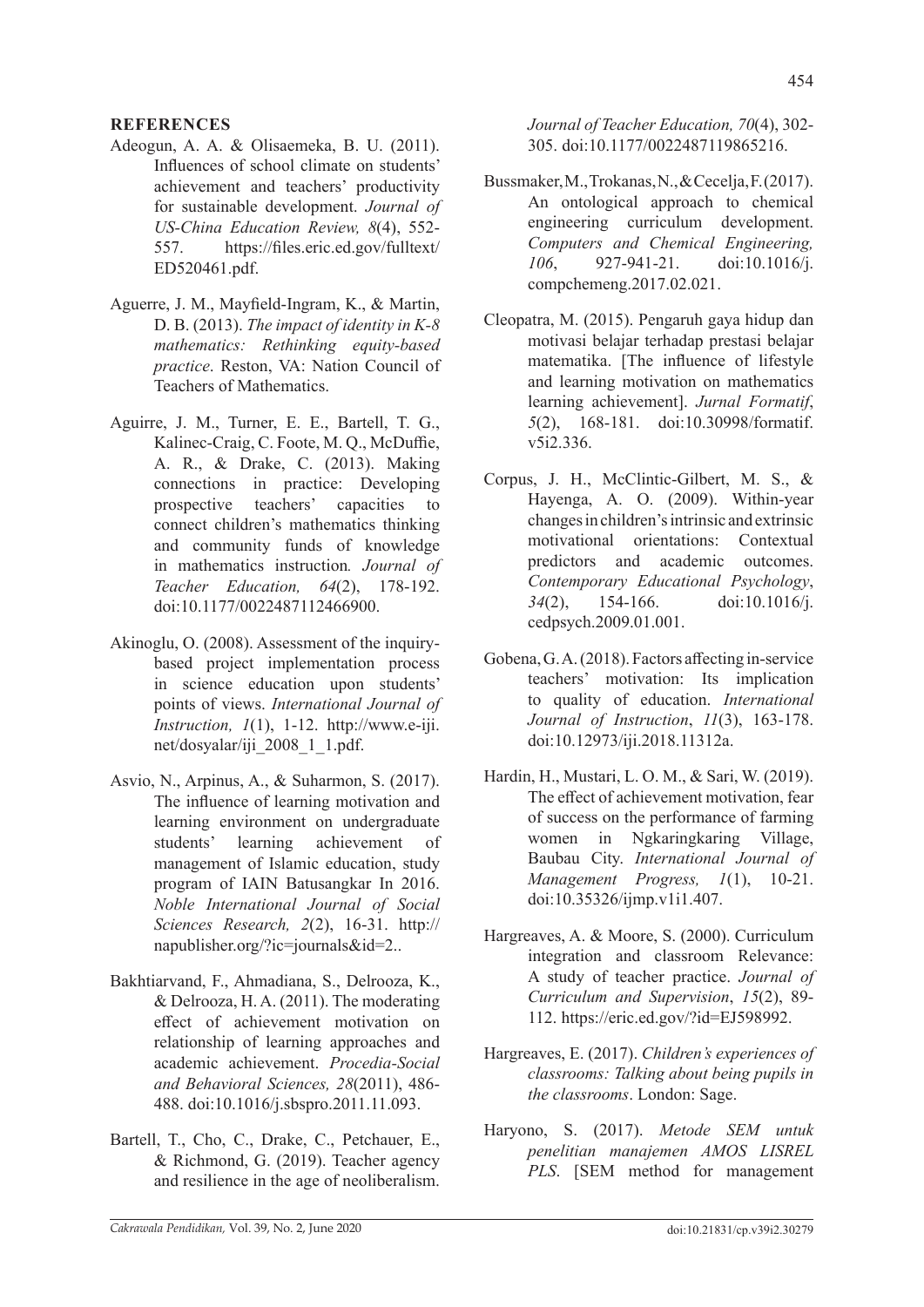research AMOS LISREL PLS]*.* Jakarta Timur: Luxima Metro Media.

- Hopkins, E. A. (2008). Classroom conditions to secure enjoyment and achievement: pupils' voice listening to the voice of every child matters. *Education 3-13*, *36*(4), 393- 401. doi:10.1080/03004270801969386.
- Hosnan, M. (2016). *Pendekatan saintifik dan kontekstual dalam pembelajaran Abad*  21. **[Scientific and contextual approach** in 21st Century Learning]. Bogor: Ghalia Indonesia.
- Isa, A. & Yusoff, W. Z. (2015). State of physical facilities of higher education institutions in Nigeria. *International Journal of Scientific and Research Publications*, *5*(4), 1-5. http://www.ijsrp.org/researchpaper-0415/ijsrp-p4026.pdf.
- Kurniasih, I. & Sani, B. (2014). *Implementasi Kurikulum 2013 konsep dan penerapan.*  [Implementation of Curriculum 2013 concept and implementation]. Surabaya: Kata Pena
- Manyukhina, Y. & Wyse, D. (2019). Learner agency and the curriculum: A critical realist perspective. *The Curriculum Journal*, *30*(3), 223-243. doi:10.1080/095 85176.2019.1599973.
- McClelland, D. C. (1985). *Human motivation*. Chicago: Scott Foresman.
- Moss, J. & Harvie, K. (2015). Cross-curriculum design: Enacting inclusive pedagogy and curriculum. *Inclusive Pedagogy across the Curriculum, 7,* 259-279. doi:10.1108/ S1479-363620150000007018.
- Mulyasa, E. (2014). *Pengembangan dan implementasi Kurikulum 2013: Perubahan dan pengembangan Kurikulum 2013 merupakan persoalan penting dan genting.* [Curriculum development and implementation 2013: The change and development of Curriculum 2013 is an important and critical issue]. Bandung: Remaja Rosdakarya.

Mushtaq, I. & Khan, S. N. (2012). Factors affecting

students' academic performance. *Global Journal of Management and Business, 12*(9), 17-22. https://globaljournals.org/ GJMBR\_Volume12/3-Factors-Affecting-Students-Academic.pdf.

- O'Brennan, L. M., Bradshaw, C. P. & Furlong, M. J. (2014). Influence of classroom and school climate on teacher perceptions of student problem behavior. *School Mental Health, 6*(2), 125-136. doi:10.1007/ s12310-014-9118-8.
- Odeh, R. C., Oguche, O. A. & Dondo, I. E. (2015). Influence of school environment on academic achievement of students in secondary schools in zone "A" Senatorial District of Benue State, Nigeria. *International Journal of Recent Scientific Research, 6*(7), 4914-4922. http:// www.recentscientific.com/sites/default/ files/2746.pdf.
- Ornstein, A. C. & Hunkins, F. P. (2013). *Curriculum foundations, principles, and issues.* New Jersey, NJ: Person.
- Papilaya, J., Tuakora, P., & Rijal, M. (2019). Compensation, transparency, and motivation effects on the performance of junior high school teachers in Western Seram, Indonesia. *International Journal of Instruction*, *12*(3), 439-458. doi:10.29333/ iji.2019.12327a.
- Poerwati, L .E. & Amri, S. (2013). *Panduan memahami kurikulum 2013.* [Guide to understanding Curriculum 2013]. Jakarta: Prestasi Pustaka.
- Raharjo, S. B. (2014). Contribution of eight national education standards towards learning achievement. *Jurnal Pendidikan dan Kebudayaan, 20*(4), 470-482. doi:10.24832/jpnk.v20i4.160.
- Robinson, C. (2014) *Children, their voices and their experiences of school: What does the evidence tell us?* New York, NY: Cambridge Primary Review Trust.
- Robinson, C., & Fielding, M. (2010). Children and their primary schools: Pupils' voices. In R. Alexander (Ed.). *The Cambridge*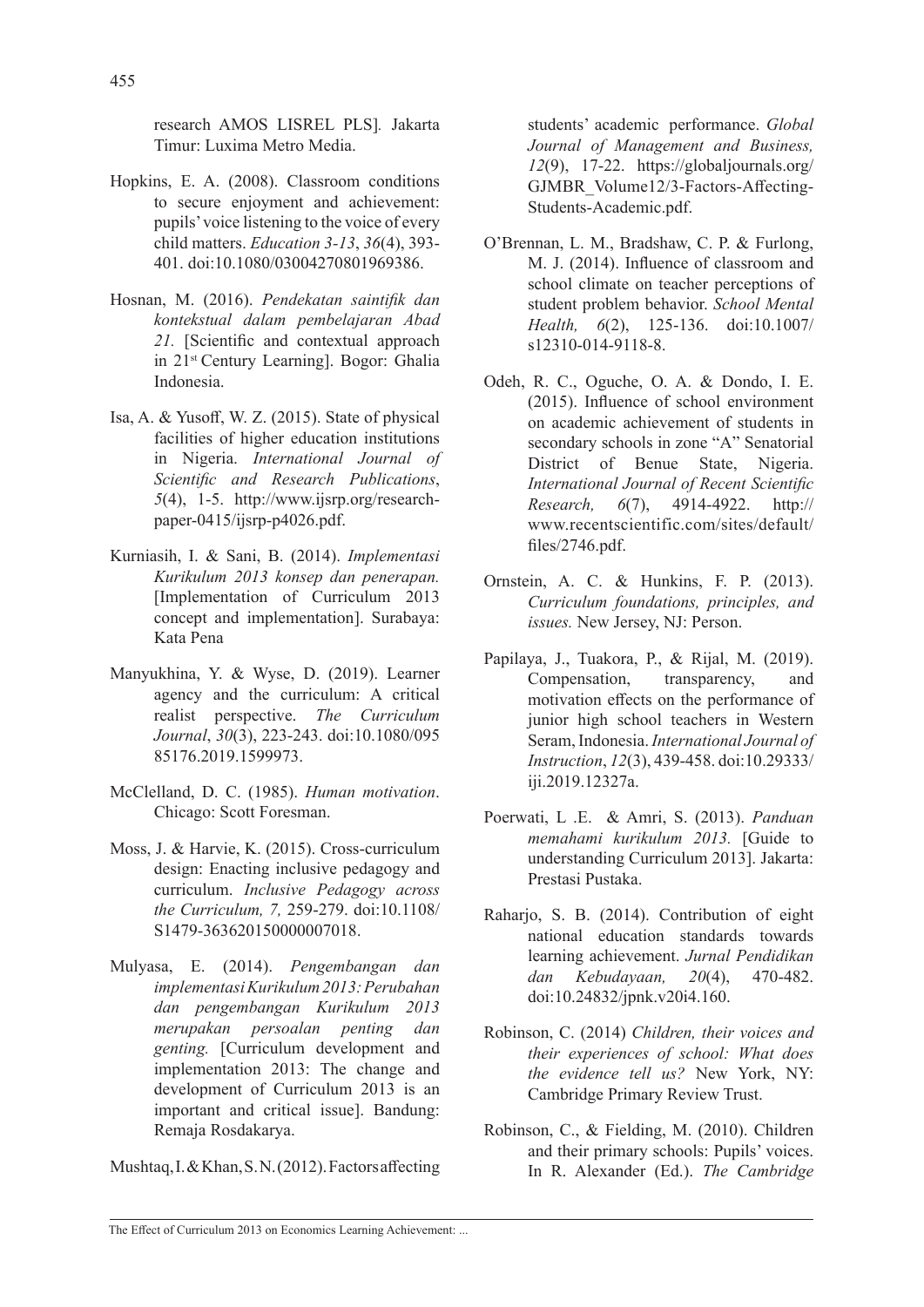*primary review research surveys*. New York, NY: Routledge, pp. 17-48.

- Sari, A. P. & Setiawan, A. (2018). The development of internet-based economic learning media using moodle approach. *International Journal of Active Learning*, *3*(2), 100-109. doi:10.15294/ijal. v3i2.13449.
- Saylor, J. G & Alexander, W. (1974). *Planning curriculum for schools*. New York, NY: Appleton Century Crofs, Inc.
- Setiawan, A., Martono, T. & Gunarhadi. (2018). The analysis of learning infrastructure (LI), learning motivation (LM) and economics learning achievement (ELA). *Journal of Education and Learning (EduLearn), 12*(2), 236-243. doi:10.11591/edulearn. v12i2.8124.
- Shawer, S. F. (2017). Teacher-driven curriculum development at the classroom level: Implications for curriculum, pedagogy and teacher training. *Teaching and Teacher Education, 63*(2017), 296-313. doi:10.1016/j.tate.2016.12.017.
- Short, E. C. (1987). Curriculum decision making in teacher education: Policies, program development, and design. *Journal of Teacher Education, 38*(4), 2-12. doi:10.1177/002248718703800402.
- Singh, K. (2011). Study of achievement motivation in relation to academic achievement of students. *International Journal of Educational Planning & Administration*, *1*(2), 161-171. http:// www.ripublication.com/ijepa.htm.
- Suleman, Q. & Hussain, I. (2014). Effects of classroom physical environment on the academic achievement scores of secondary school students in Kohat Division, Pakistan. *International Journal of Learning & Development, 4*(1), 71-82.

doi:10.5296/ijld.v4i1.5174.

- Tella, A. (2007). The impact of motivation on student's academic achievement and learning outcomes in mathematics among secondary school. *EURASIA*, *3*(2), 149- 156. doi:10.12973/ejmste/75390.
- Toha, I. & Wulandari, D. (2016). The effect of parent attention and learning discipline on economics learning outcomes. *IOSR Journal of Research & Method in Education (IOSR-JRME), 6*(2), 100-104. doi:10.9790/7388-060201100104.
- Tucker, C. M., Zayco, R. A., & Herman, K. C. (2002). Teacher and child variables as predictors of academic engagement among low-income African American children. *Psychology in the Schools*, *39*(4), 477-488. doi:10.1002/pits.10038.
- Turner, E. E., Drake, C., McDuffie, A. R., Aguirre, J., Bartell, T. G., & Foote, M. Q. (2012). Promoting equity in mathematics teacher preparation: A framework for advancing teacher learning of children's multiple mathematics knowledge bases*. Journal of Mathematics Teacher Education*, *15*(1), 67-82. doi:10.1007/s10857-011-9196-6.
- Uno, B. H., Masri, K., & Panjaitan, K. (2014*). Variabel penelitian dalam pendidikan dan pembelajaran.* [Variable research in education and learning]*.* Jakarta: PT Ina Publikatama.
- Winkel, W. S. (2004). *Psikologi pendidikan dan evaluasi belajar.* [Educational psychology and learning evaluation]. Jakarta: Gramedia.
- Wood, D. & Graham, S. (2015). Why race matters: Social context and achievement motivation in African American youth. Advances in Motivation and Achievement, *16B*, 175-209. doi:10.1108/S0749- 7423(2010)000016B009.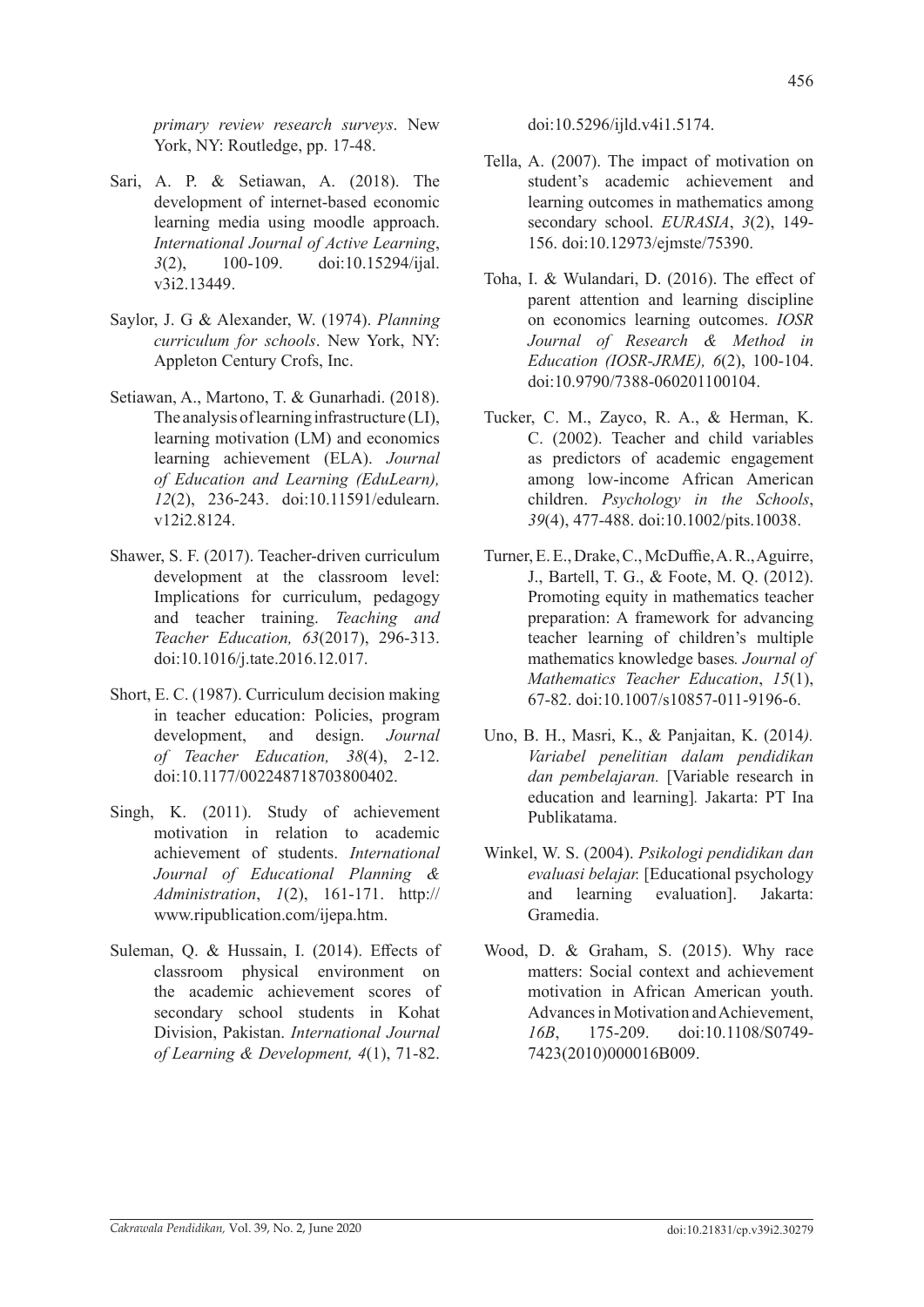| <b>Dimension</b>    | <b>Indicator</b>                                       | <b>Item</b> | Code   |
|---------------------|--------------------------------------------------------|-------------|--------|
| Appropriate         | The Curriculum is made by considering local            |             | SC 001 |
| and relevant        | characteristic                                         |             |        |
| Curriculum          | The Curriculum is made by considering the social needs |             | SC 002 |
|                     | in society                                             |             |        |
|                     | The Curriculum is made by considering the learning     | 3           | SC 003 |
|                     | needs                                                  |             |        |
|                     | The Curriculum has showed the remedial program plan    | 4           | SC 004 |
| School provides the | School provides a service of guidance and counceling   |             | SC 005 |
| needs of students'  | School provides ex-school to meet the students' needs  | 6           | SC 006 |
| improvement         | $\cdot$ $\cdot$ $\cdot$<br>221222                      |             |        |

**The grid of Standard of Content (SC)**

457

Source: Government regulation number 32 in 2013, Poerwati & Amri (2013)

# **The Grid of Standard of Educator and Education Staff (SEE)**

| <b>Dimension</b>           | Indicator                      | <b>Item</b> | Code                |
|----------------------------|--------------------------------|-------------|---------------------|
| Competency and             | Good personality               |             | SEE 001             |
| <b>Adequated Education</b> | Prestigious                    | 8           | SEE 002             |
|                            | Good Economy Mastery           | 9           | SEE 003             |
| Competency of              | Maximum Service                | 10          | SEE 004             |
| <b>Education Staff</b>     | To be able to communicate well |             | SEE 005             |
|                            | Good Chararacter               | 12          | - 006<br><b>SEE</b> |

Source: Government regulation number 32 in 2013, Poerwati & Amri (2013)

# **The Grid of Standard of Facility (SF)**

| <b>Dimension</b>     | <b>Indicator</b>                                     | <b>Item</b> | Code   |
|----------------------|------------------------------------------------------|-------------|--------|
| School facility is   | School standard is already good for the total of the | 13          | SF 001 |
| already qualified    | room                                                 |             |        |
|                      | Requirements for ventilation system                  | 14          | SF 002 |
|                      | School standard is already good for the learning     | 15          | SF 003 |
|                      | instrument                                           |             |        |
|                      | School is already good for the books in learning     | 16          | SF 004 |
|                      | process                                              |             |        |
| School in maintained | The school building is safe                          | 17          | SF 005 |
| and good condition   |                                                      |             |        |

Source: Government regulation number 32 in 2013, Poerwati & Amri (2013)

# **The Grid of Standard of Assessment (SA)**

| <b>Dimension</b>                                                         | <b>Indicator</b>                                                                                                                                                                                                                                                                                                                                                                                                                                                                                                         | Item   | Code   |
|--------------------------------------------------------------------------|--------------------------------------------------------------------------------------------------------------------------------------------------------------------------------------------------------------------------------------------------------------------------------------------------------------------------------------------------------------------------------------------------------------------------------------------------------------------------------------------------------------------------|--------|--------|
| The assessment impacts to                                                | Teacher gives suggestion for the students.                                                                                                                                                                                                                                                                                                                                                                                                                                                                               | 18     | SA 001 |
| learning process                                                         | Teacher puts comments on the students                                                                                                                                                                                                                                                                                                                                                                                                                                                                                    | 19     | SA 002 |
|                                                                          | Teacher uses the assessment result to better learning                                                                                                                                                                                                                                                                                                                                                                                                                                                                    | 20     | SA 003 |
|                                                                          | 21                                                                                                                                                                                                                                                                                                                                                                                                                                                                                                                       | SA 004 |        |
|                                                                          | The teacher's assessment is so useful for the<br>learning process                                                                                                                                                                                                                                                                                                                                                                                                                                                        | 22     | SA 005 |
| The students' parents<br>involve in their children's<br>learning process | School reports the result of the whole lesson in<br>the end of the semester to the students' parents in<br>education book report<br>$\overline{0}$ $\overline{0}$ $\overline{0}$ $\overline{1}$ $\overline{1}$ $\overline{1}$ $\overline{1}$ $\overline{2}$ $\overline{0}$ $\overline{1}$ $\overline{1}$ $\overline{2}$ $\overline{0}$ $\overline{1}$ $\overline{1}$ $\overline{1}$ $\overline{2}$ $\overline{0}$ $\overline{1}$ $\overline{1}$ $\overline{1}$ $\overline{2}$ $\overline{0}$ $\overline{1}$ $\overline{$ | 23     | SA 006 |

Source: Source: Government regulation number 32 in 2013, Mulyasa (2014)

The Effect of Curriculum 2013 on Economics Learning Achievement: ...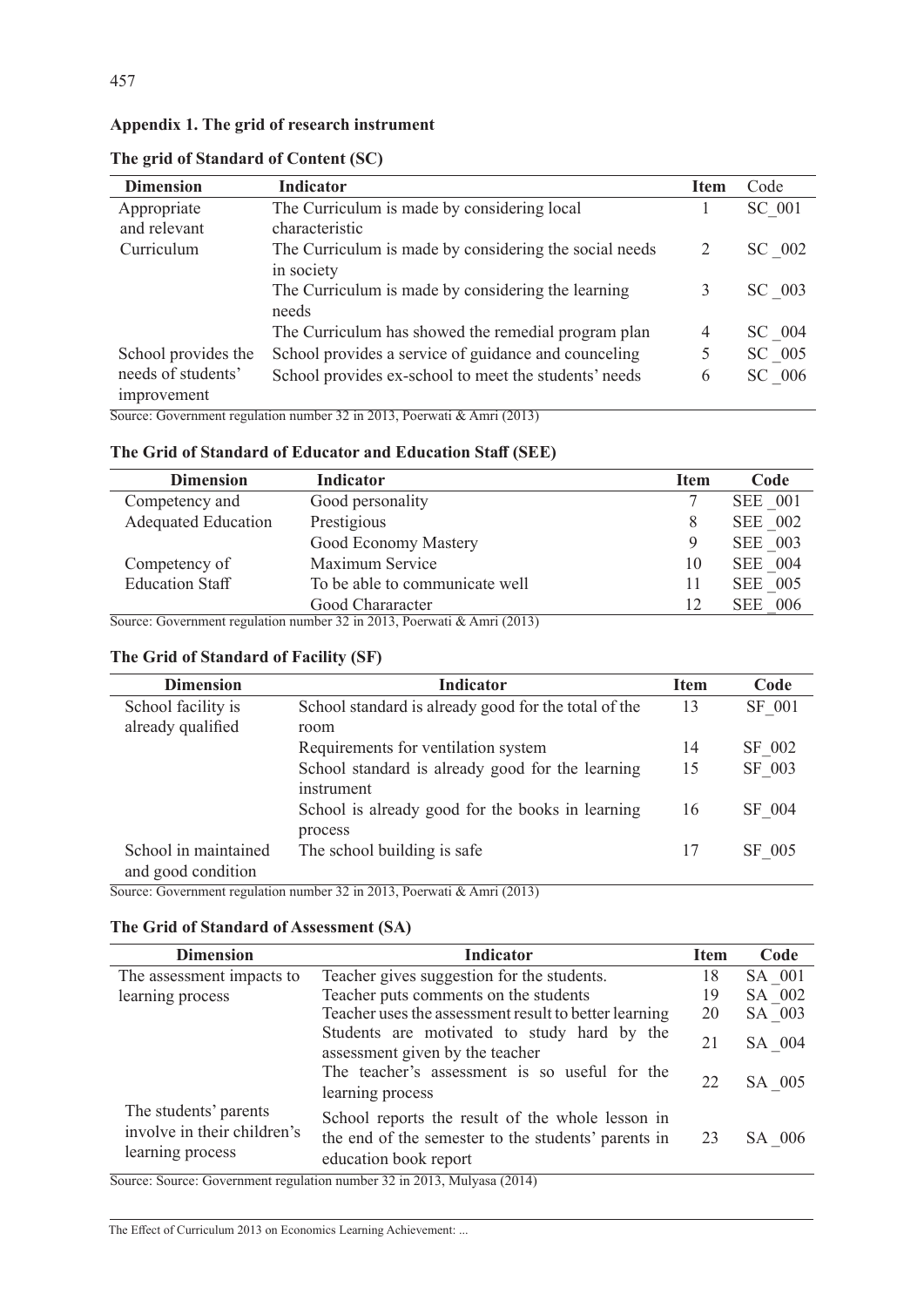| <b>Dimension</b>                                                              | <b>Indicator</b>                                                        | <b>Item</b> | Code   |
|-------------------------------------------------------------------------------|-------------------------------------------------------------------------|-------------|--------|
| The sources in learning<br>is able to be acquired<br>easily and used properly | Students can access other learning source aside<br>from the school book | 24          | SP 001 |
|                                                                               | Teacher uses guidance book in teaching                                  | 25          | SP 002 |
|                                                                               | Teacher uses the other sources beside school<br><b>book</b>             | 26          | SP 003 |
|                                                                               | Teacher motivates the students                                          | 27          | SP 004 |
| The learning process is<br>done by usig interactive<br>learning method        | Teacher does the learning process based on<br>interactive lesson plan   | 28          | SP 005 |
|                                                                               | Teacher delivers the goal of the learning process<br>in the beginning   | 29          | SP 006 |
|                                                                               | Students have a same chance to explore the<br>learning                  | 30          | SP 007 |
|                                                                               | Students have a same chance to do confirmation                          | 31          | SP 008 |

# **The Grid of Standard of Process (SP)**

Source: Government regulation number 32 in 2013, Poerwati & Amri (2013)

# **The Grid of Competence Graduate Standard (CGS)**

| <b>Dimension</b>        | <b>Indicator</b>                           | <b>Item</b> | Code      |
|-------------------------|--------------------------------------------|-------------|-----------|
| Students are able to    | Students show the better improvement after | 32          | CGS 001   |
| achieve the goal of     | the process in learning economy            |             |           |
| learning                | Students show the improvement as           | 33          | $CGS$ 002 |
|                         | independent learners                       |             |           |
|                         | Students show a high self confidence       | 34          | CGS 003   |
| Students are able to    | School develops the students' personality  | 35          | CGS 004   |
| develop their talent as | School develops life skills                | 36          | CGS 005   |
| society member          |                                            |             |           |

Source: Government regulation number 32 in 2013, Mulyasa (2014)

## **The Grid of Achievement Motivation (AM)**

| <b>Dimension</b>  | <b>Indicator</b>                 | <b>Item</b> | Code   |
|-------------------|----------------------------------|-------------|--------|
| Responsibility    | The work can be done on schedule | 37          | AM 001 |
| Confidence        | Believe in facing the challenge  | 38          | AM 002 |
| <b>Risk Taker</b> | Brave in taking descision        | 39          | AM 003 |
| Feedback          | Corporate with others            | 40          | AM 004 |
| Inovation         | Inovating in problem solving     | 41          | AM 005 |
|                   | Inovating in daily               | 42          | AM 006 |

Source: Uno, Masri, & Panjaitan (2014)

# **The Grid of Economics Learning Achievement (ELA)**

| <b>Dimension</b>                                          | Indicator                       | Item | Code           |  |
|-----------------------------------------------------------|---------------------------------|------|----------------|--|
| Achievement in Learning                                   | The Value of Knowledge economic | 43   | <b>ELA</b> 001 |  |
| Economy                                                   | The Value Attitude              | 44   | ELA 002        |  |
|                                                           | The Value Skill                 | 45   | ELA 003        |  |
| Source: Busemaker at al. (2017). Kurningih & Soni (2014). |                                 |      |                |  |

Source: Bussmaker *at al*. (2017), Kurniasih & Sani (2014)